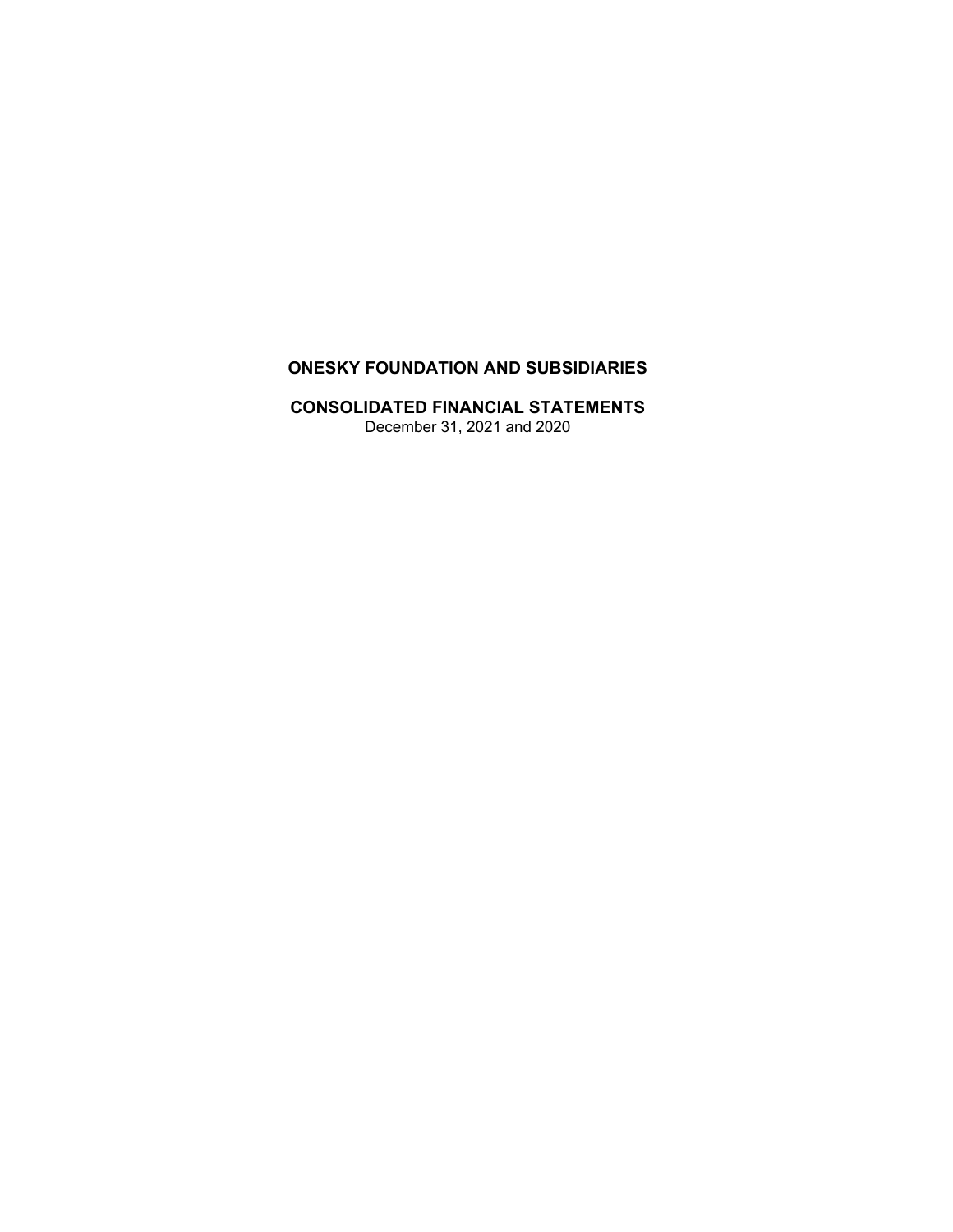## ONESKY FOUNDATION AND SUBSIDIARIES CONSOLIDATED FINANCIAL STATEMENTS December 31, 2021 and 2020

# **CONTENTS**

| FINANCIAL STATEMENTS:                                           |                |
|-----------------------------------------------------------------|----------------|
|                                                                 | 3              |
| CONSOLIDATED STATEMENTS OF ACTIVITIES AND CHANGES IN NET ASSETS | $\overline{4}$ |
|                                                                 | -5             |
|                                                                 | 6              |
|                                                                 |                |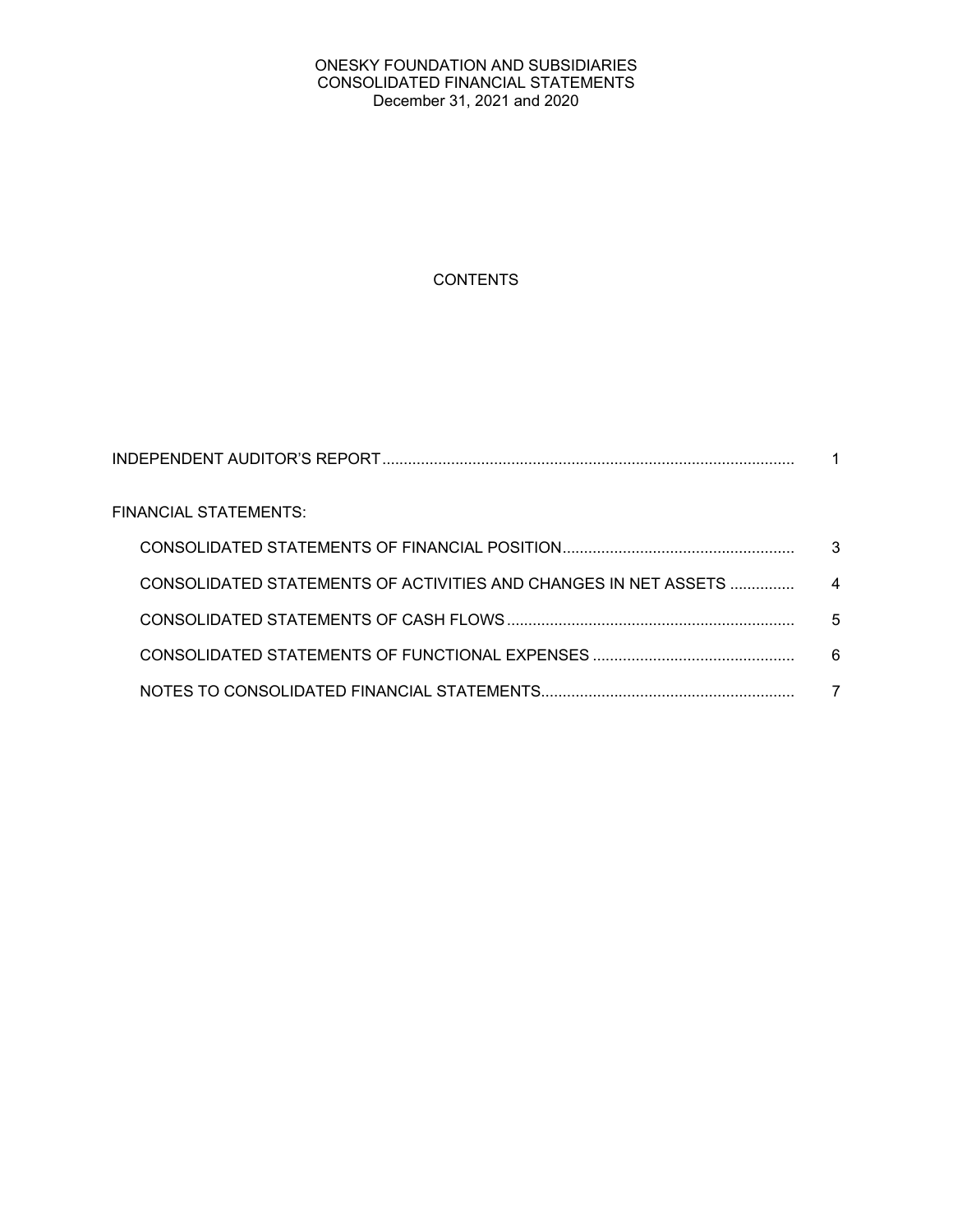



### INDEPENDENT AUDITOR'S REPORT

To the Audit Committee and Board of Directors OneSky Foundation and Subsidiaries Berkeley, California

#### **Report on the Audit of the Financial Statements**

#### *Opinion*

We have audited the consolidated financial statements of OneSky Foundation and Subsidiaries, which comprise the consolidated statements of financial position as of December 31, 2021 and 2020, and the related consolidated statements of activities and changes in net assets, cash flows and functional expenses for the years then ended, and the related notes to the financial statements.

In our opinion, the accompanying consolidated financial statements present fairly, in all material respects, the consolidated financial position of OneSky Foundation and Subsidiaries as of December 31, 2021 and 2020, and the changes in their net assets and their cash flows for the years then ended in accordance with accounting principles generally accepted in the United States of America.

#### *Basis for Opinion*

We conducted our audits in accordance with auditing standards generally accepted in the United States of America (GAAS). Our responsibilities under those standards are further described in the Auditor's Responsibilities for the Audit of the Financial Statements section of our report. We are required to be independent of OneSky Foundation and Subsidiaries and to meet our other ethical responsibilities, in accordance with the relevant ethical requirements relating to our audits. We believe that the audit evidence we have obtained is sufficient and appropriate to provide a basis for our audit opinion.

#### *Responsibilities of Management for the Financial Statements*

Management is responsible for the preparation and fair presentation of the consolidated financial statements in accordance with accounting principles generally accepted in the United States of America, and for the design, implementation, and maintenance of internal control relevant to the preparation and fair presentation of consolidated financial statements that are free from material misstatement, whether due to fraud or error.

In preparing the consolidated financial statements, management is required to evaluate whether there are conditions or events, considered in the aggregate, that raise substantial doubt about OneSky Foundation and Subsidiaries' ability to continue as a going concern for one year from the date the consolidated financial statements are available to be issued*.*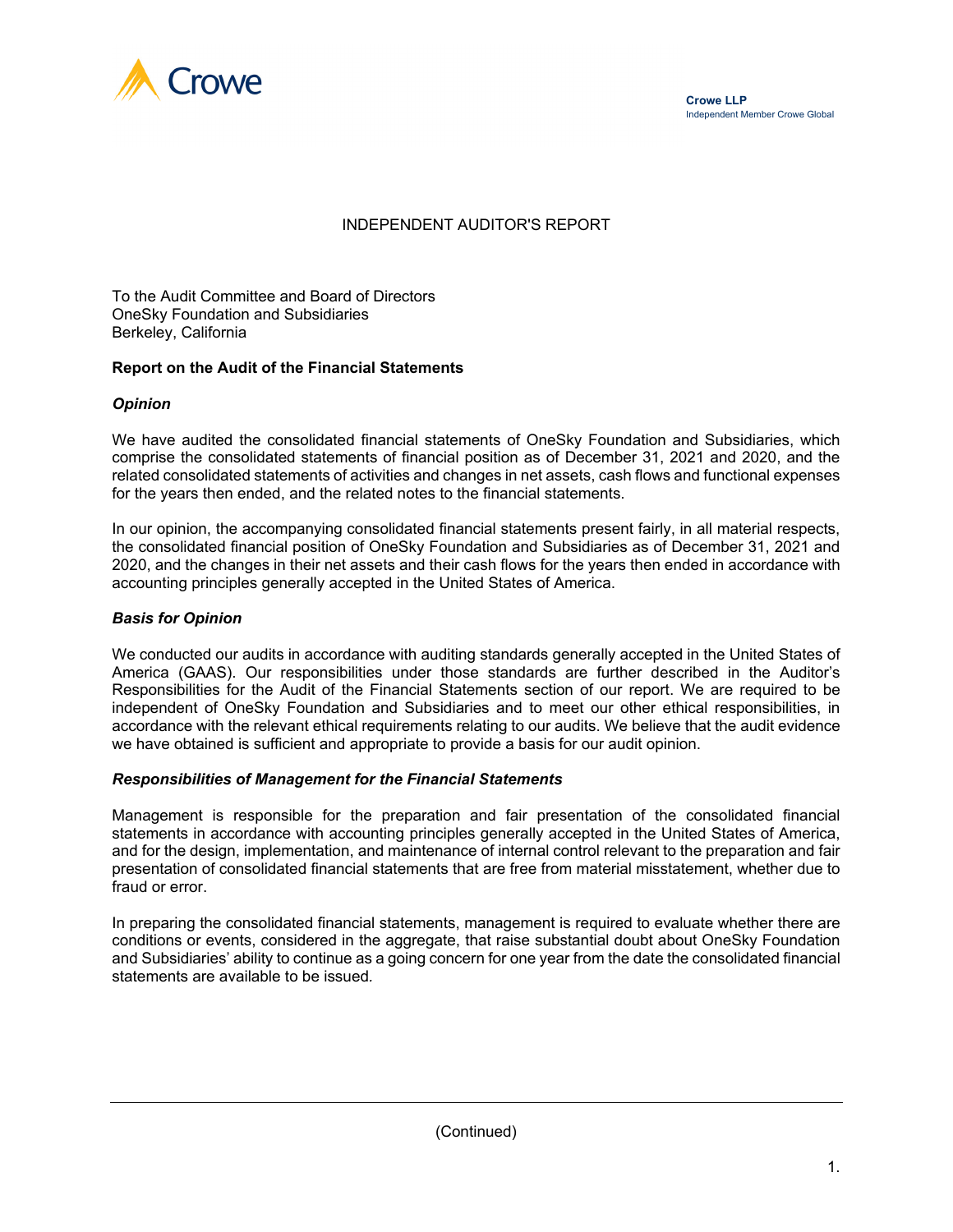### *Auditor's Responsibilities for the Audit of the Financial Statements*

Our objectives are to obtain reasonable assurance about whether the consolidated financial statements as a whole are free from material misstatement, whether due to fraud or error, and to issue an auditor's report that includes our opinion. Reasonable assurance is a high level of assurance but is not absolute assurance and therefore is not a guarantee that an audit conducted in accordance with GAAS will always detect a material misstatement when it exists. The risk of not detecting a material misstatement resulting from fraud is higher than for one resulting from error, as fraud may involve collusion, forgery, intentional omissions. misrepresentations, or the override of internal control. Misstatements are considered material if there is a substantial likelihood that, individually or in the aggregate, they would influence the judgment made by a reasonable user based on the consolidated financial statements.

In performing an audit in accordance with GAAS, we:

- Exercise professional judgment and maintain professional skepticism throughout the audit.
- Identify and assess the risks of material misstatement of the consolidated financial statements, whether due to fraud or error, and design and perform audit procedures responsive to those risks. Such procedures include examining, on a test basis, evidence regarding the amounts and disclosures in the consolidated financial statements.
- Obtain an understanding of internal control relevant to the audit in order to design audit procedures that are appropriate in the circumstances, but not for the purpose of expressing an opinion on the effectiveness of OneSky Foundation and Subsidiaries' internal control. Accordingly, no such opinion is expressed.
- Evaluate the appropriateness of accounting policies used and the reasonableness of significant accounting estimates made by management, as well as evaluate the overall presentation of the consolidated financial statements.
- Conclude whether, in our judgment, there are conditions or events, considered in the aggregate, that raise substantial doubt about OneSky Foundation and Subsidiaries' ability to continue as a going concern for a reasonable period of time.

We are required to communicate with those charged with governance regarding, among other matters, the planned scope and timing of the audit, significant audit findings, and certain internal control–related matters that we identified during the audit.

Crowe LLP

Crowe LLP

Los Angeles, California May 28, 2022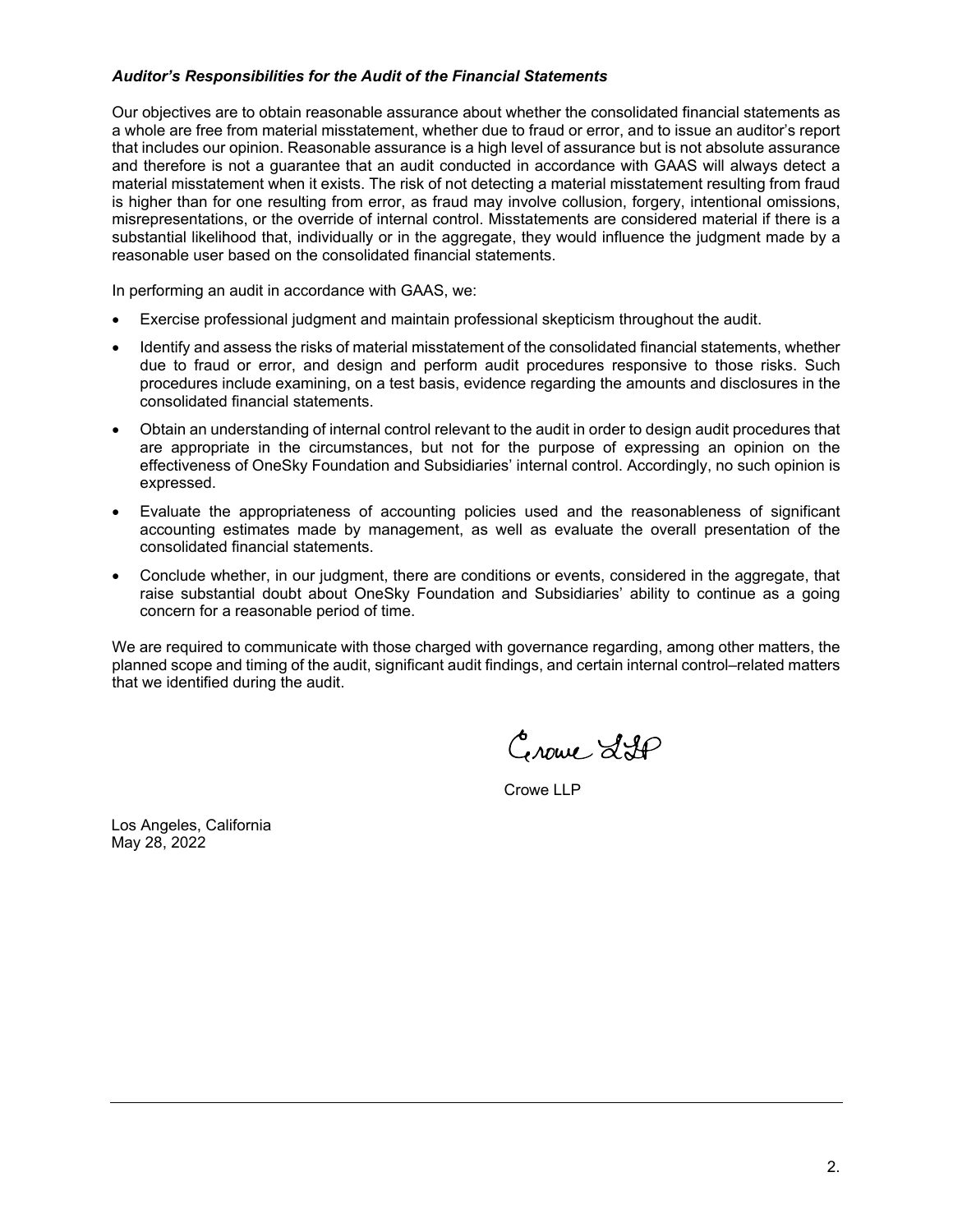### ONESKY FOUNDATION AND SUBSIDIARIES CONSOLIDATED STATEMENTS OF FINANCIAL POSITION December 31, 2021 and 2020

|                                                                                                                                              | 2021                                                    | 2020                                                    |
|----------------------------------------------------------------------------------------------------------------------------------------------|---------------------------------------------------------|---------------------------------------------------------|
| <b>ASSETS</b><br>Cash and cash equivalents<br>Pledges receivable, net (Note 3)<br>Other receivables<br>Prepaid program expenses<br>Inventory | \$<br>4,894,271<br>265,417<br>4.085<br>107,947<br>8,107 | \$<br>3,574,194<br>182,762<br>3,056<br>131,684<br>8,135 |
| Property and equipment, net (Note 4)<br>Deposits                                                                                             | 1,777,353<br>145,203                                    | 2,318,163<br>161,984                                    |
| Total assets                                                                                                                                 | 7,202,383<br>S                                          | 6,379,978<br>S                                          |
| <b>LIABILITIES AND NET ASSETS</b><br>Liabilities:                                                                                            |                                                         |                                                         |
| Accounts payable<br>Accrued expenses                                                                                                         | \$<br>349,355<br>142,422                                | \$<br>364,207<br>139,212                                |
| <b>Total liabilities</b>                                                                                                                     | 491,777                                                 | 503,419                                                 |
| Net assets:<br>Without donor restrictions<br>With donor restrictions (Note 5)                                                                | 4,793,000<br>1,917,606                                  | 3,088,351<br>2,788,208                                  |
| Total net assets                                                                                                                             | 6,710,606                                               | 5,876,559                                               |
| Total liabilities and net assets                                                                                                             | 7.202.383<br>Ъ                                          | 6,379,978<br>S                                          |

See accompanying notes to consolidated financial statements.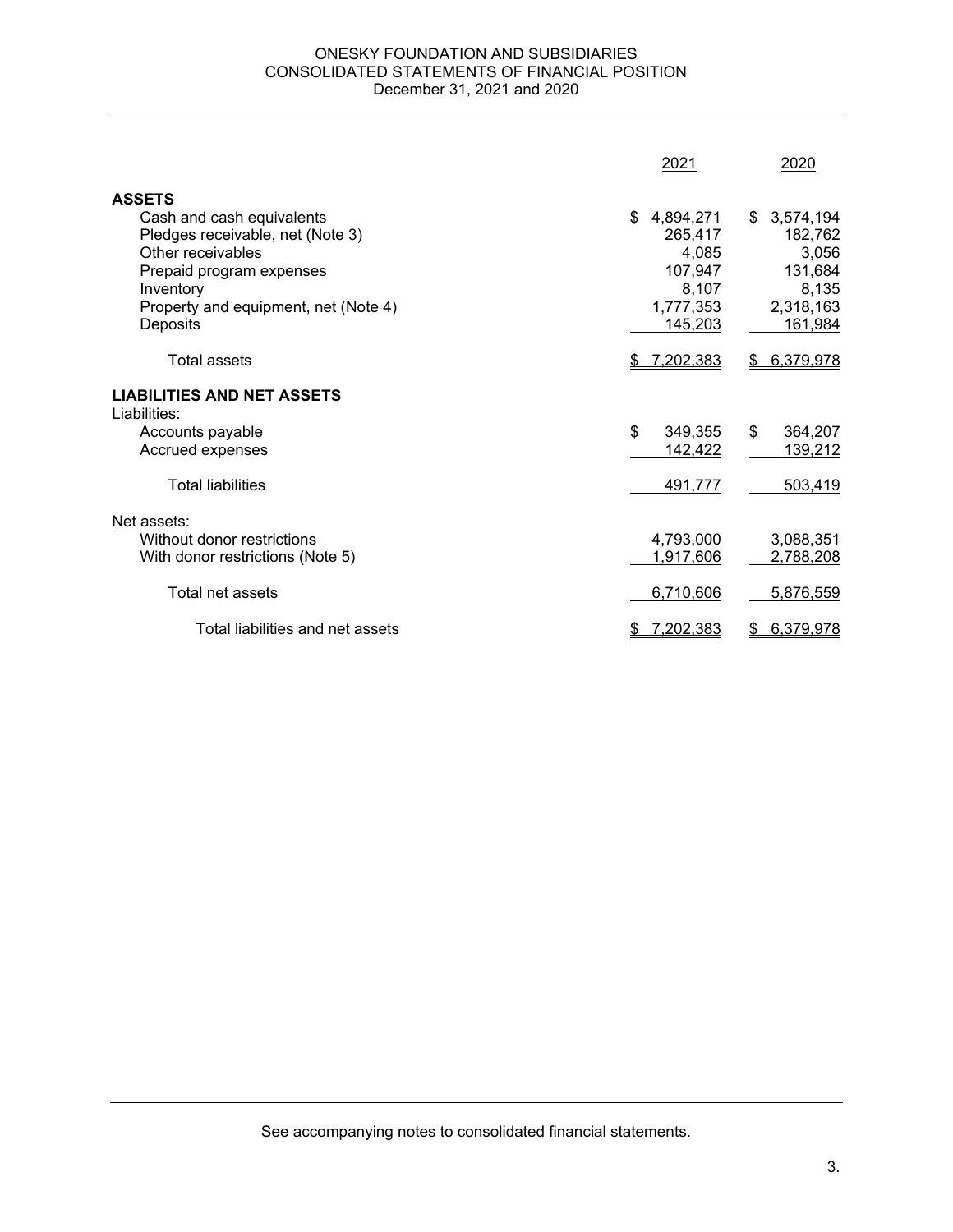#### ONESKY FOUNDATION AND SUBSIDIARIES CONSOLIDATED STATEMENTS OF ACTIVITIES AND CHANGES IN NET ASSETS Years Ended December 31, 2021 and 2020

|                                                                                                                 |                                      | 2021                       |                            |                                      | 2020                       |                            |
|-----------------------------------------------------------------------------------------------------------------|--------------------------------------|----------------------------|----------------------------|--------------------------------------|----------------------------|----------------------------|
|                                                                                                                 | <b>Net Assets</b>                    | <b>Net Assets</b>          |                            | <b>Net Assets</b>                    | <b>Net Assets</b>          |                            |
|                                                                                                                 | <b>Without Donor</b><br>Restrictions | With Donor<br>Restrictions | Total                      | <b>Without Donor</b><br>Restrictions | With Donor<br>Restrictions | Total                      |
|                                                                                                                 |                                      |                            |                            |                                      |                            |                            |
| Revenues, gains and other support:<br>Contributions (Notes 9, 10, and 11)<br>Contributed services and materials | \$<br>5,188,187<br>178,703           | 3,683,552<br>\$            | 8,871,739<br>\$<br>178,703 | \$<br>4,744,702 \$<br>260,551        | 4,431,358                  | 9,176,060<br>\$<br>260,551 |
| Merchandise sales                                                                                               | 100                                  |                            | 100                        | 5,205                                |                            | 5,205                      |
| Other income                                                                                                    | 320,156                              |                            | 320,156                    | 581,838                              |                            | 581,838                    |
| Net assets released from restriction (Note 6)                                                                   | 4,554,154                            | (4, 554, 154)              |                            | 5,030,322                            | (5,030,322)                |                            |
| Total revenues, gains and other support                                                                         | 10,241,300                           | (870, 602)                 | 9,370,698                  | 10,622,618                           | (598, 964)                 | 10,023,654                 |
| Expenses:<br>Program services:                                                                                  |                                      |                            |                            |                                      |                            |                            |
| Donated goods and services                                                                                      | 27,219                               |                            | 27,219                     | 77,733                               |                            | 77,733                     |
| Other program services                                                                                          | 6,620,601                            |                            | 6,620,601                  | 6,791,172                            |                            | 6,791,172                  |
| Total program services                                                                                          | 6,647,820                            |                            | 6,647,820                  | 6,868,905                            |                            | 6,868,905                  |
| Fundraising:                                                                                                    |                                      |                            |                            |                                      |                            |                            |
| Donated goods and services                                                                                      | 2,552                                |                            | 2,552                      | 189                                  |                            | 189                        |
| Other fundraising                                                                                               | 914,240                              |                            | 914,240                    | 1,115,346                            |                            | 1,115,346                  |
| Total fundraising                                                                                               | 916,792                              |                            | 916,792                    | 1,115,535                            |                            | 1,115,535                  |
| Merchandise costs:<br>Management and general (Notes 7 and 8):                                                   |                                      |                            |                            | 731                                  |                            | 731                        |
| Donated goods and services                                                                                      | 80,424                               |                            | 80,424                     | 150,415                              |                            | 150,415                    |
| Other management                                                                                                | 891,615                              |                            | 891,615                    | 992,489                              |                            | 992,489                    |
| Total management and general                                                                                    | 972,039                              |                            | 972,039                    | 1,142,904                            |                            | 1,142,904                  |
| Total expenses                                                                                                  | 8,536,651                            |                            | 8,536,651                  | 9,128,075                            |                            | 9,128,075                  |
| Change in net assets                                                                                            | 1,704,649                            | (870, 602)                 | 834,047                    | 1,494,543                            | (598, 964)                 | 895,579                    |
| Net assets, beginning of year                                                                                   | 3,088,351                            | 2,788,208                  | 5,876,559                  | 1,593,808                            | 3,387,172                  | 4,980,980                  |
| Net assets, end of year                                                                                         | 4,793,000                            | 1,917,606                  | 6,710,606                  | 3,088,351                            | 2,788,208                  | \$5,876,559                |

See accompanying notes to consolidated financial statements.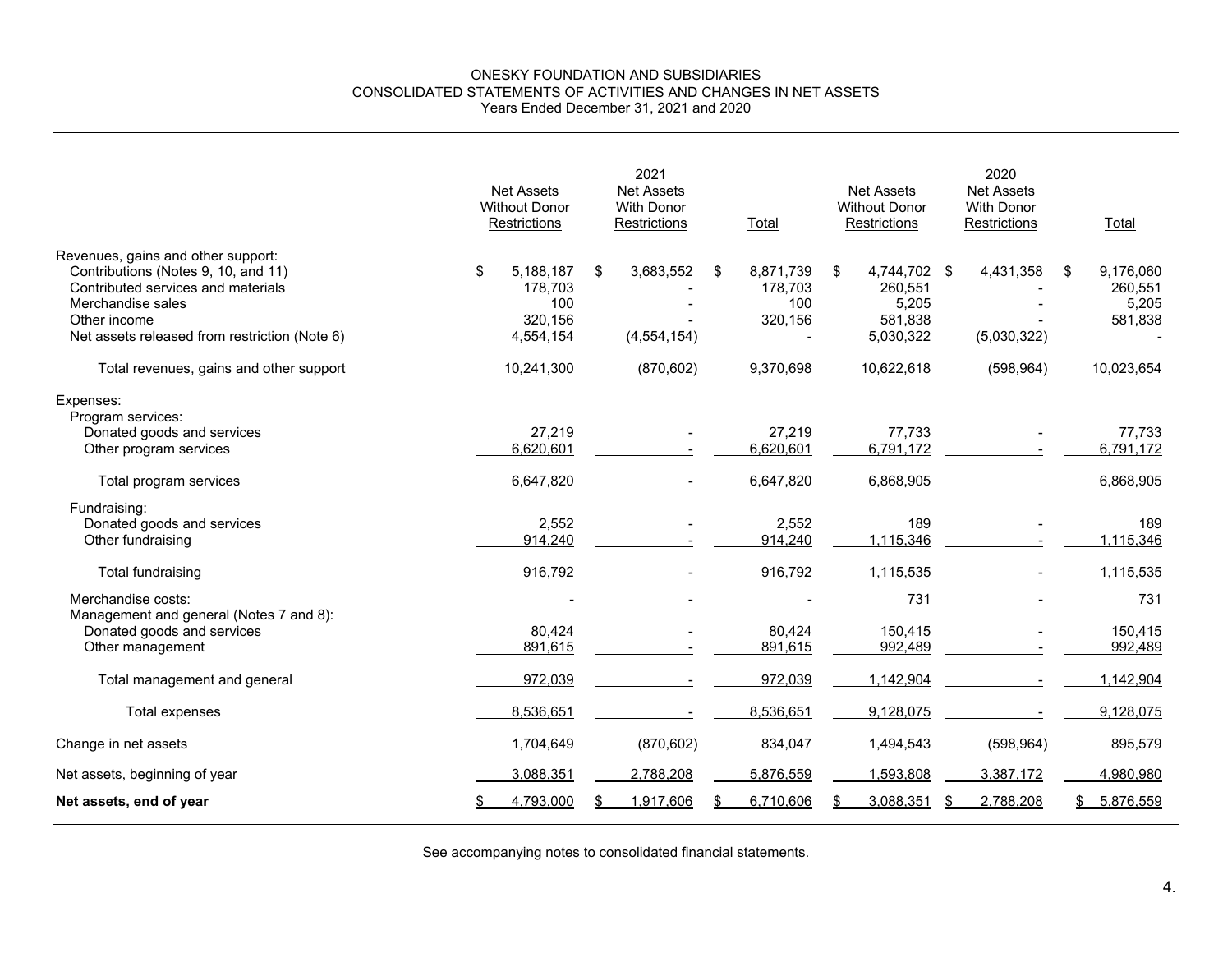#### ONESKY FOUNDATION AND SUBSIDIARIES CONSOLIDATED STATEMENTS OF CASH FLOWS Years Ended December 31, 2021 and 2020

|                                                                                         | 2021          | 2020          |
|-----------------------------------------------------------------------------------------|---------------|---------------|
| Cash flows from operating activities                                                    |               |               |
| Change in net assets                                                                    | \$<br>834,047 | \$<br>895,579 |
| Adjustments to reconcile change in net assets                                           |               |               |
| to net cash provided by operating activities:                                           |               |               |
| Depreciation                                                                            | 602,111       | 374,240       |
| Net change in assets and liabilities:                                                   |               |               |
| Pledges receivable, net                                                                 | (82, 655)     | 302,973       |
| Other receivables                                                                       | (1,029)       | 1,094         |
| Prepaid program expenses                                                                | 23,737        | (36,032)      |
| Inventory                                                                               | 28            | 120           |
| Deposits                                                                                | 16,781        | 2,375         |
| Accounts payable                                                                        | (14, 852)     | 23,135        |
| Accrued expenses                                                                        | 3,210         | 32,227        |
| Net cash provided by operating activities                                               | 1,381,378     | 1,595,711     |
| Cash flows used in investing activities                                                 |               |               |
| Acquisition of property and equipment                                                   | (61, 301)     | (978, 617)    |
| Net change in cash and cash equivalents                                                 | 1,320,077     | 617,094       |
| Cash and cash equivalents, beginning of the year                                        | 3,574,194     | 2,957,100     |
| Cash and cash equivalents, end of the year                                              | 4,894,271     | \$3,574,194   |
| Supplemental disclosures of cash flow information<br>Contributed services and materials | 178,703       | 260,551       |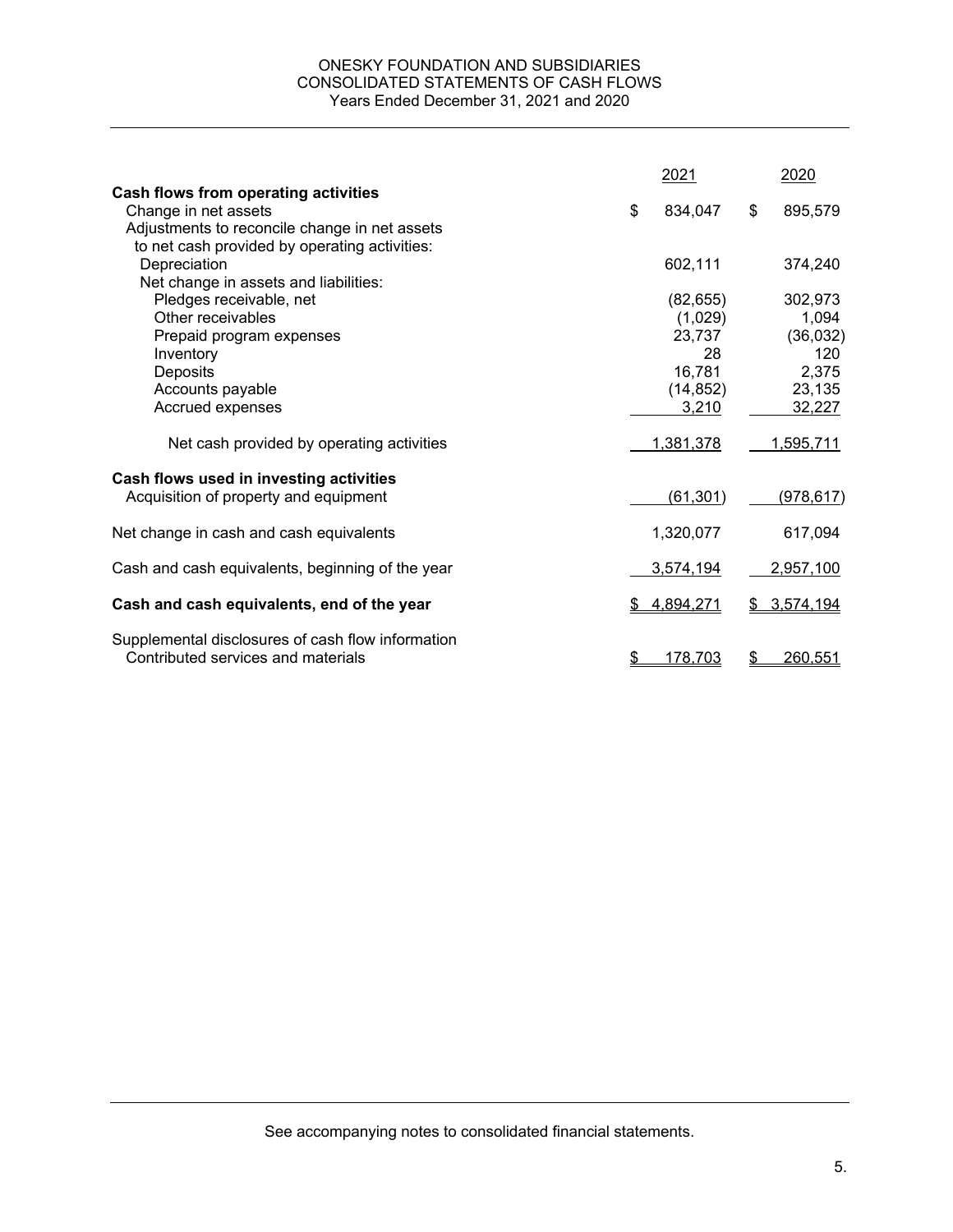# ONESKY FOUNDATION AND SUBSIDIARIES CONSOLIDATED STATEMENTS OF FUNCTIONAL EXPENSES Years Ended December 31, 2021 and 2020

|                                               |                 |             | 2021                     |                          |           |                           |                                                   | 2020                     |                               |           |
|-----------------------------------------------|-----------------|-------------|--------------------------|--------------------------|-----------|---------------------------|---------------------------------------------------|--------------------------|-------------------------------|-----------|
|                                               |                 |             |                          | Management               |           |                           |                                                   |                          | Management                    |           |
|                                               | Program         |             | Merchandise              | and                      |           | Program                   |                                                   | Merchandise              | and                           |           |
|                                               | Services        | Fundraising | Cost                     | General                  | Total     | Services                  | Fundraising                                       | Cost                     | General                       | Total     |
| Expenses:                                     |                 |             |                          |                          |           |                           |                                                   |                          |                               |           |
| Compensation and benefits for non-field staff | $$1,669,554$ \$ | 786,911 \$  | - \$                     | 642,152 \$               |           | 3,098,617 \$ 2,116,064 \$ | 975,853 \$                                        | - \$                     | 763,109 \$                    | 3,855,026 |
| Consulting and professional services          | 3,411           | 2,125       | $\blacksquare$           | 95,589                   | 101,125   | 125,441                   |                                                   | $\overline{\phantom{0}}$ | 94,650                        | 220,091   |
| Office expenses                               | 36,407          | 31,985      | $\overline{\phantom{a}}$ | 9,881                    | 78,273    | 48,320                    | 43,217                                            | $\overline{\phantom{0}}$ | 13,218                        | 104,755   |
| Information technology                        | 128,231         | 4,597       | $\overline{\phantom{a}}$ |                          | 132,828   | 37,138                    | 5,277                                             | $\overline{\phantom{a}}$ |                               | 42,415    |
| Occupancy                                     | 544,009         | 34,943      | $\overline{\phantom{a}}$ | 72,968                   | 651,920   | 499,175                   | 40,057                                            | $\overline{\phantom{a}}$ | 68,818                        | 608,050   |
| Travel                                        | 2,937           | 209         | $\blacksquare$           | 1,050                    | 4,196     | 18,075                    | 2,020                                             | $\overline{\phantom{0}}$ | 3,136                         | 23,183    |
| Conferences and meetings                      | 185             |             | $\overline{\phantom{a}}$ | $\overline{\phantom{a}}$ | 185       | 4,014                     |                                                   |                          | $\overline{\phantom{a}}$      | 4,014     |
| Depreciation                                  | 546,313         | 1,194       | $\overline{\phantom{a}}$ | 54,604                   | 602,111   | 339,398                   | 1,133                                             | $\overline{\phantom{0}}$ | 33,709                        | 374,240   |
| Insurance                                     | 2,957           |             | $\blacksquare$           | 15,370                   | 18,327    | 4,181                     |                                                   |                          | 15,848                        | 20,029    |
| Compensation and benefits for field staff     | 1,771,971       |             | $\overline{\phantom{a}}$ |                          | 1,771,971 | 1,772,958                 |                                                   | $\overline{\phantom{0}}$ |                               | 1,772,958 |
| Donated goods and services                    | 27,219          | 2,552       | $\overline{\phantom{a}}$ | 80,424                   | 110,195   | 77,733                    | 189                                               |                          | 150,415                       | 228,337   |
| Subsidies, stipends and tuition               | 1,304,143       |             | $\overline{\phantom{a}}$ |                          | ,304,143  | 1,612,710                 |                                                   |                          | $\overline{\phantom{a}}$      | 1,612,710 |
| Center construction, equipment                |                 |             |                          |                          |           |                           |                                                   |                          |                               |           |
| and furnishings                               | 91,320          |             | $\overline{\phantom{0}}$ | $\overline{\phantom{0}}$ | 91,320    | 77,636                    |                                                   |                          | $\overline{\phantom{a}}$      | 77,636    |
| Training programs and materials               | 493,215         |             | $\overline{\phantom{a}}$ | $\overline{\phantom{a}}$ | 493,215   | 132,575                   |                                                   |                          | $\overline{\phantom{a}}$      | 132,575   |
| Event expense                                 |                 | 16,404      |                          |                          | 16,404    |                           | 15,422                                            |                          |                               | 15,422    |
| All other expense                             | 25,948          | 35,872      |                          |                          | 61,821    | 3,535                     | 32,367                                            | 731                      |                               | 36,634    |
| Total functional expenses                     | $$6.647.820$ \$ | 916.792 \$  | - \$                     |                          |           |                           | 972.039 \$ 8.536.651 \$ 6.868.905 \$ 1.115.535 \$ |                          | 731 \$ 1.142.904 \$ 9.128.075 |           |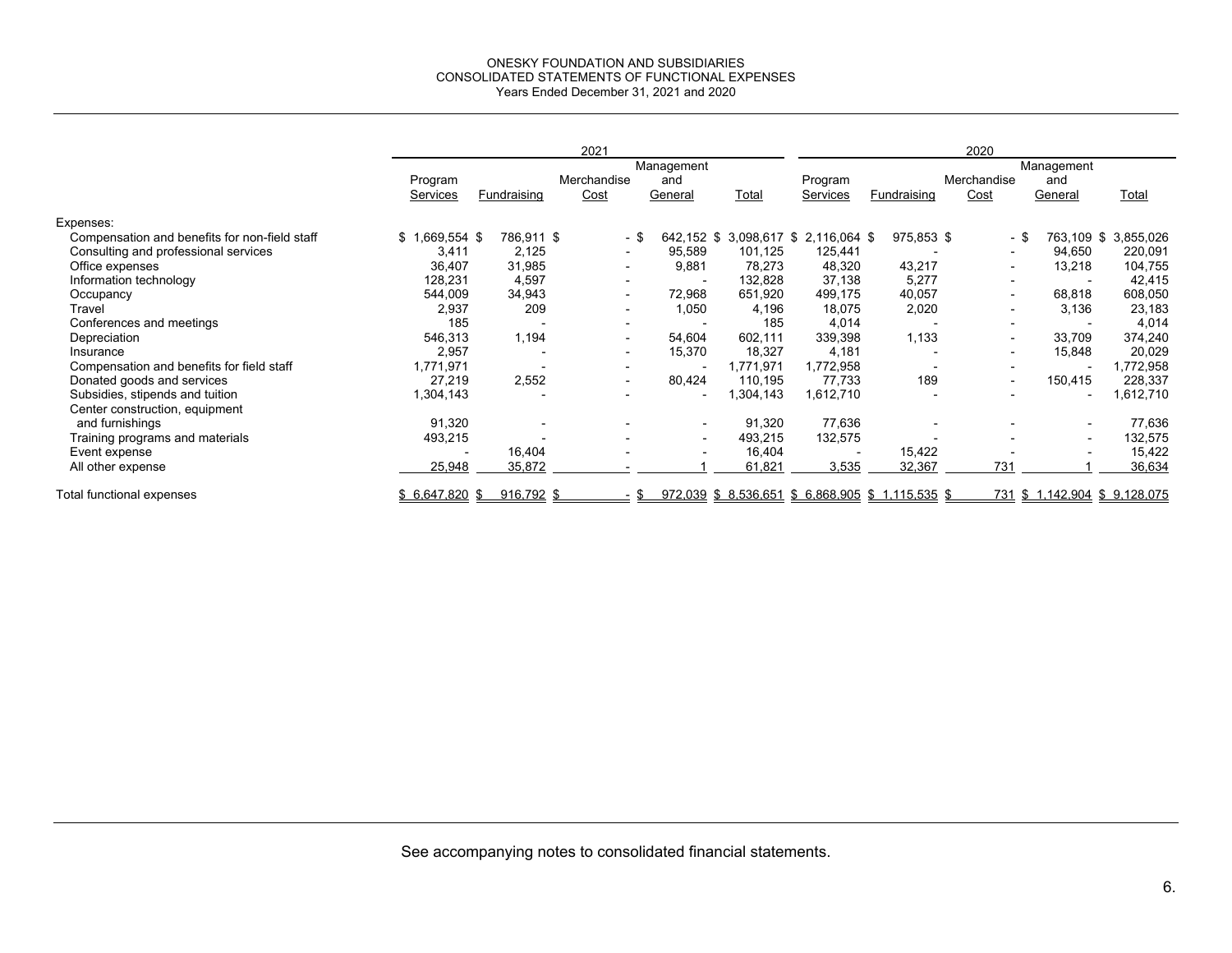## **NOTE 1 – ORGANIZATION AND OPERATION**

OneSky Foundation (the "Foundation" or "OneSky"), a non-profit public benefit corporation, was incorporated in November 1998 with its corporate office located in Berkeley, California. From inception and through April 2018, the legal name of the Foundation was "Half the Sky Foundation". Effective May 2018, the name of the legal entity was changed to OneSky Foundation and Subsidiaries.

The Foundation formed a Beijing Representative Office in June 2008. Effective January 1, 2008 the Foundation also qualifies in the Netherlands as a charitable fund ("ANBI").

OneSky Foundation (Asia) Limited ("Asia Ltd."), a supporting organization of the Foundation, was incorporated in Hong Kong in March 2006. OneSky Foundation UK Limited ("UK Ltd."), another supporting organization of the Foundation, was incorporated in England and Wales in April 2008. In connection with the legal name change for the consolidated entity, the legal names of these entities were formerly known as "Half the Sky" instead of "OneSky", until May 2018.

The consolidated financial statements of the Foundation include the accounts of all the supporting organizations above.

OneSky envisions a world where every young child has access to quality early care and education. To achieve this objective, the Foundation has partnered with communities to provide quality responsive care and early education training. The objective of these partnerships is to expand the capacity and quality of caregiving so children in low resourced settings across Asia can thrive.

The Foundation provides direct support to young children and their caregivers, while also training partners and working with policy makers throughout Asia, specifically in the following countries:

*China* – Since 1998, OneSky has led efforts to make nurturing care available to children living in welfare institutions while also training caregivers in rural communities impacted by migration. The Foundation provides training to caregivers and foster parents in welfare institutions, as well as family/caregivers living and working in rural villages.

Beginning in 2020 OneSky begun training both family and professional caregivers in Hong Kong Special Administrative Region (SAR), to help young children thrive. Through the P. C. Lee OneSky Centre for Early Childhood Development OneSky supports families in one of the most economically disadvantaged areas of Hong Kong, by providing parent-skills training in a safe and educational play space for local children. These services are supported by OneSky's Family Mentors.

*Vietnam -* Since 2017, OneSky has trained home-based daycare providers who provide care for the children of migrant workers. Further, through the Foundation's model training center, the OneSky Early Learning Centre in Da Nang, OneSky provides daily care for 252 children ages 6 months to 6 years.

*Mongolia* – In 2018, OneSky began training caregivers in state run nurseries and, in 2020, expanded our work to provide family skills training to support young children living in migrant communities through the OneSky Family Centre in Ulaanbaatar, Mongolia.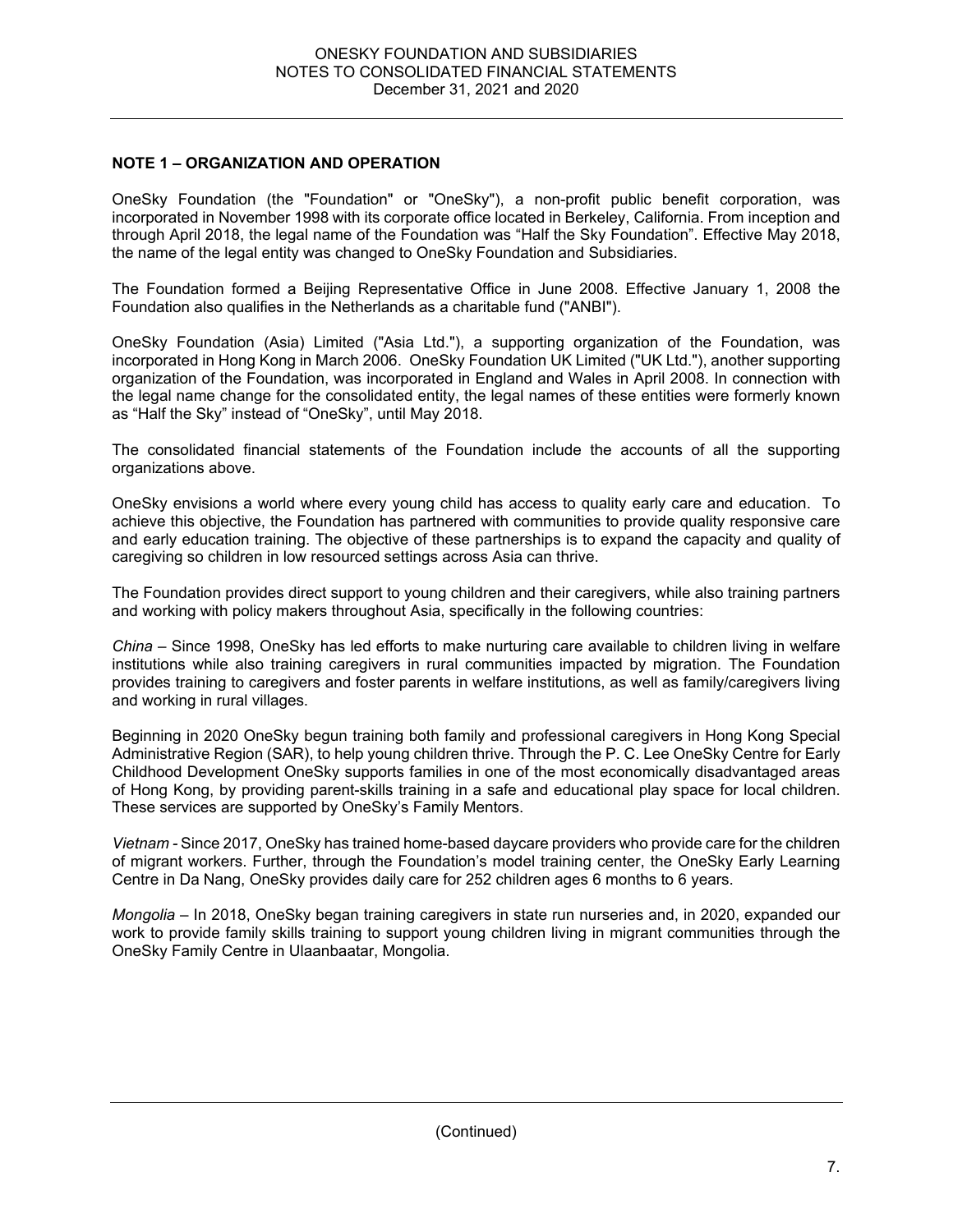# **NOTE 2 – SUMMARY OF SIGNIFICANT ACCOUNTING POLICIES**

Principles of Consolidation: The accompanying consolidated financial statements include the accounts of the Foundation and its supporting organizations. Inter-organization transactions and balances have been eliminated upon consolidation.

Foreign Currency: Assets and liabilities denominated in foreign currencies are translated into United States of America dollars, the reporting currency, at exchange rates in effect on reporting dates, and revenue and expenses are translated at rates which approximate those in effect on transaction dates. A significant amount of the Foundation's expenses were paid for using the Chinese Renminbi for the years ended December 31, 2021 and 2020. Translation gains and losses were not material to the consolidated financial statements taken as a whole and are not reflected separately in the consolidated financial statements.

Use of Estimates: The preparation of financial statements in conformity with accounting principles generally accepted in the United States of America ("GAAP") requires management to make estimates and assumptions that affect the reported amounts of assets and liabilities at the date of the consolidated financial statements and the reported amounts of revenues and expenses during the reporting period. Actual results could differ from these estimates.

Basis of Presentation: The consolidated financial statements have been prepared on the accrual basis of accounting which recognizes revenue and support when earned and expenses when incurred.

The financial statement presentation follows the guidance of Financial Accounting Standards Board (the "FASB*") Accounting Standards Codification*™ ("ASC") 958 – 205, *Not-for-Profit Entities – Presentation of Financial Statements* ("ASC 958 – 205")*.* Under ASC 958 – 205, the Foundation is required to report information regarding its financial position and activities classified as with donor restrictions and without donor restrictions net assets with the change in each of these classes of net assets to be presented in the consolidated statements of activities and changes in net assets.

Net Asset Classification: The Foundation reports two primary classifications of net assets within the consolidated statements of net position:

*Net Assets* - *without donor restrictions* – Net assets without donor restrictions include those revenues and expenses associated with program and supporting services which do not have externally imposed restrictions on their use.

*Net Assets* - *with donor restrictions* – Net assets with donor restrictions represent contributions that are limited in use by the Foundation in accordance with donor-imposed stipulations. These stipulations may expire with time or may be satisfied and removed by the actions of the Foundation according to the terms of the contribution. Upon satisfaction of such stipulations, net assets are released from with donor restrictions net assets and recognized as without donor restrictions net assets.

Cash and Cash Equivalents: Cash and cash equivalents consist primarily of highly liquid investments with an original maturity of three months or less. Cash and cash equivalents are carried at cost which approximates fair value.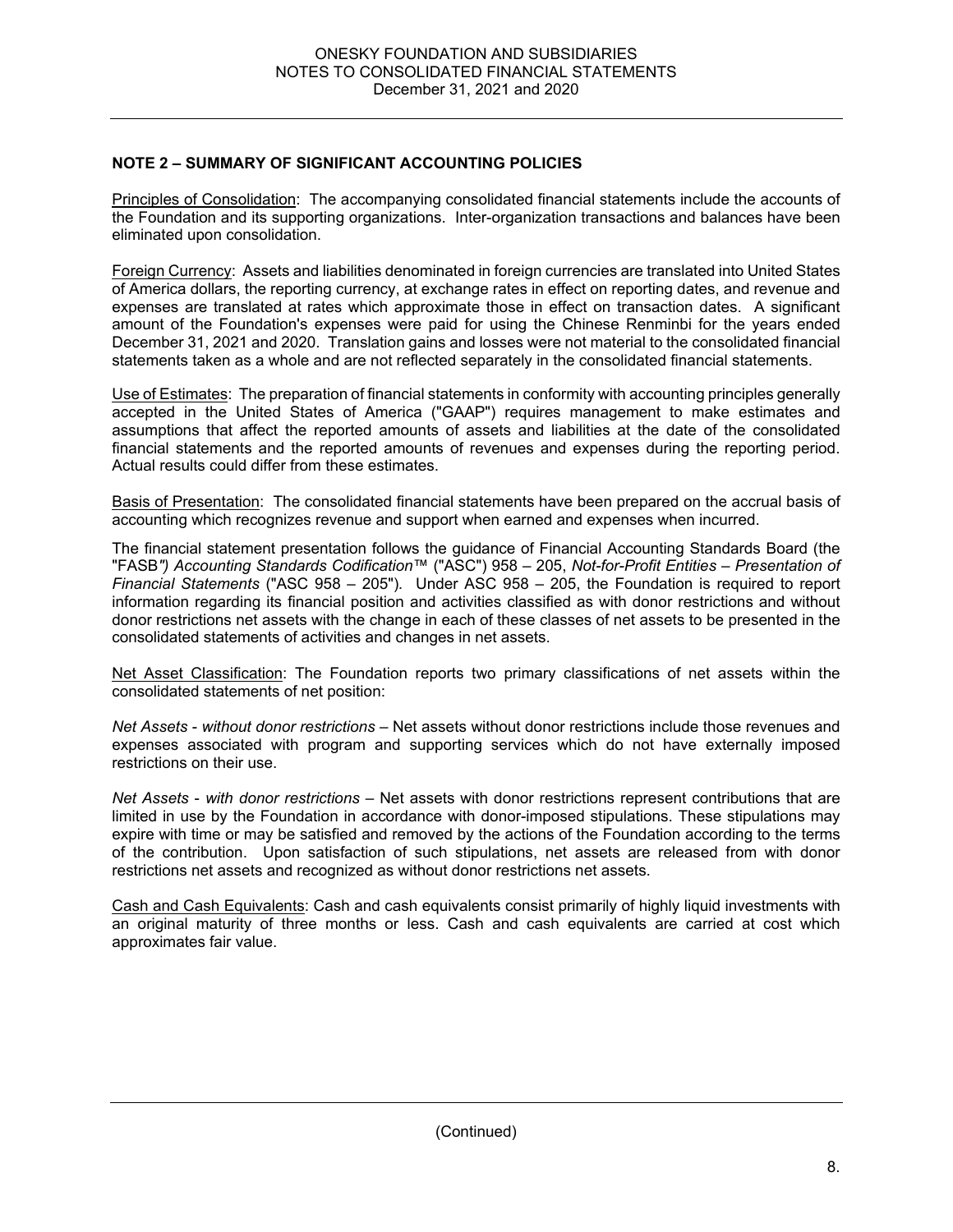# **NOTE 2 – SUMMARY OF SIGNIFICANT ACCOUNTING POLICIES** (Continued)

Credit Risk: The Foundation maintains cash and cash equivalents with commercial banks and other major financial institutions. Cash equivalents include overnight investments and money market funds. Cash balances may exceed the Federal Deposit Insurance Corporation ("FDIC") limits from time to time. At December 31, 2021 and 2020 the Foundation had bank deposits with carrying amounts and balances of \$4,695,884 and \$3,412,550, respectively, which included deposits with two financial institutions eligible for FDIC insurance coverage. Of the total bank balances, \$307,147 and \$268,882 were insured at December 31, 2021 and 2020, respectively. Amounts received but not deposited and therefore not insured by the FDIC, totaled \$198,387 and \$161,644 as of December 31, 2021 and 2020, respectively. The credit risk in pledges receivable is addressed as the Foundation evaluates the collectability of pledges based on knowledge and available information about the donors. Additionally, any pledges that are expected to be collected after one year have been discounted and are reflected in the consolidated financial statements at their net present value.

Pledges Receivable: The Foundation evaluates the collectability of its pledges receivable on an ongoing basis and records a reserve for potential uncollectible pledges receivable. No reserve for uncollectable amounts were considered necessary as of December 31, 2021 and 2020.

Property and Equipment, Net: Acquisitions of property and equipment in excess of \$500 are capitalized. Purchased property and equipment are stated at cost. Significant donated property and equipment are recorded at their estimated fair value on the date of receipt. Depreciation is computed using the straightline method over the estimated useful lives of the assets ranging from three to ten years.

Impairment of Long-Lived Assets and For Long-Lived Assets to be Disposed Of: Long-lived assets are reviewed for impairment whenever events or changes in circumstances indicate that the carrying amount of an asset may not be recoverable. Recoverability of assets to be held and used is measured by a comparison of the carrying amount of an asset to undiscounted future net cash flows, excluding interest, expected to be generated by the asset. If such assets are considered to be impaired, the impairment is recognized on an asset-by-asset basis. The impairment is measured as the amount by which the carrying amount of the asset exceeds the fair value of the asset (fair value determined by discounted cash flows, market comparison, or replacement cost). Assets to be disposed of are reported at the lower of the carrying amount or fair value less costs to sell. No assets have been determined to be impaired as of December 31, 2021 and 2020.

Inventory: Inventory consists principally of merchandise sold in the Foundation's on-line store and is stated at the lower of weighted average cost or net realizable value.

Revenue Recognition: Contributions are recognized as revenue when they are received or unconditionally promised as prescribed by ASC 958-605, *Not-for-Profit Entities – Revenue Recognition* ("ASC 958-605"). The Foundation includes gifts of cash and other assets as net assets with donor restrictions, if they are received with donor stipulations which limit the use of the donated assets. When a donor stipulation expires, that is, when a stipulated time restriction ends or the purpose is accomplished, net assets with donor restrictions are reclassified to net assets without donor restrictions, and reported as net assets released from restrictions. Conditional promises to give are not recorded as contributions until the conditions on which they depend have been met.

Contributions with donor restrictions whose restrictions are met in the same reporting period as the period in which contribution is recorded, are reported as contributions with donor restrictions. Net assets associated with these contributions are released from restriction as donor restrictions are met.

The Foundation recognizes revenues from on-line store sales upon the sale of merchandise.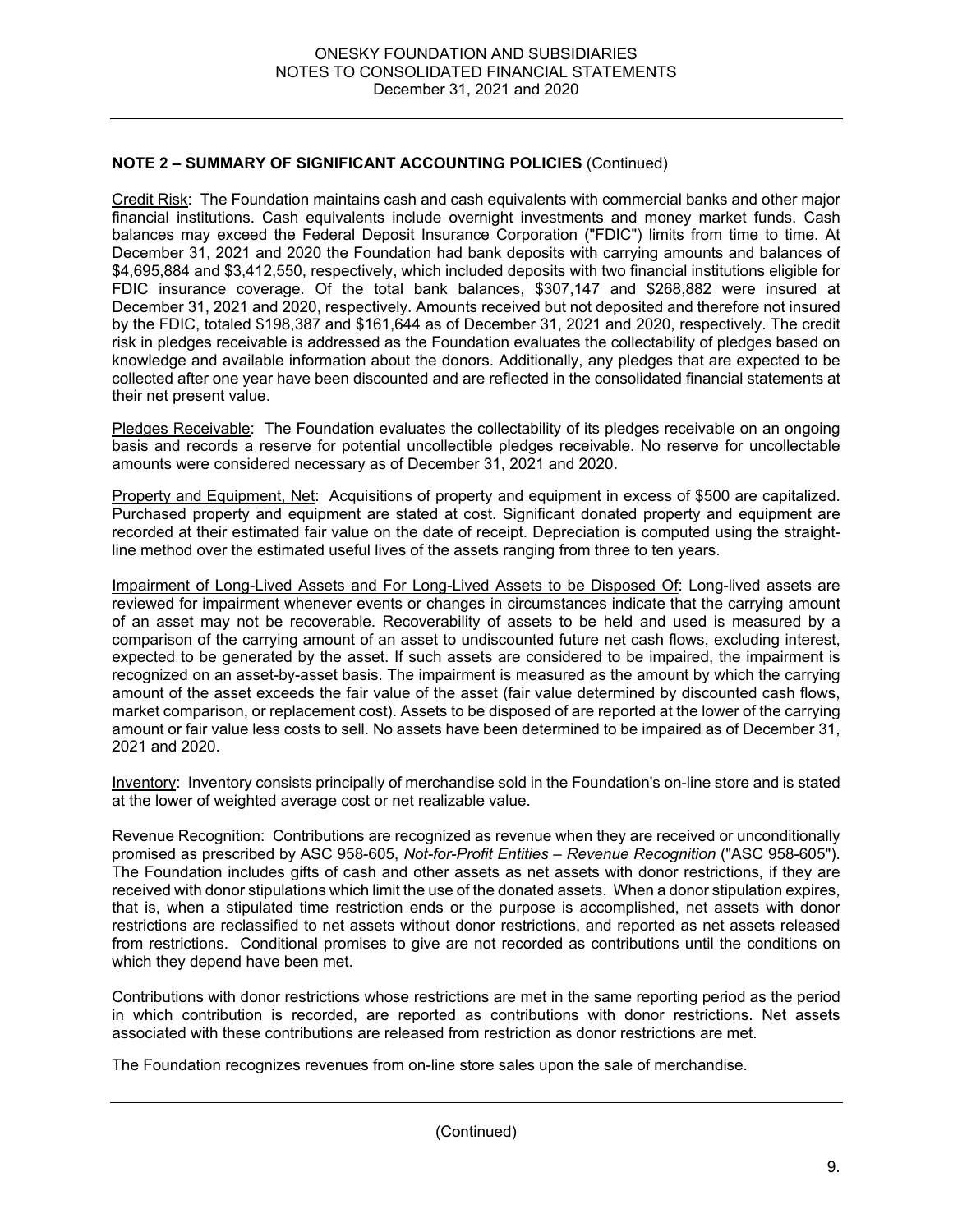# **NOTE 2 – SUMMARY OF SIGNIFICANT ACCOUNTING POLICIES** (Continued)

Contributed Services and Materials: Contributed services and materials are recognized in accordance with the requirements of ASC 958-605. The Foundation received and recorded contributed pro-bono legal services for the years ended December 31, 2021 and 2020, with estimated fair values of \$107,643 and \$228,148, respectively.

Contributed goods are recorded at their estimated fair value at the date of receipt. Contributed goods totaled \$71,060 and \$32,403 for the years ended December 31, 2021 and 2020, respectively.

Income Tax Status: The Foundation has been recognized as an organization exempt from tax pursuant to Internal Revenue Code Section 501(c)(3) and classified by the Internal Revenue Service as other than a private foundation and has been recognized by the California Franchise Tax Board as exempt from California franchise taxes under Revenue and Taxation Code Section 23701(d). Asia Ltd. has been granted tax exempt status by the Hong Kong Inland Revenue Department. UK Ltd. has been granted tax exempt status by UK HM Revenue & Customs. The Foundation is also qualified as a charitable fund ("ANBI"') in the Netherlands for tax purposes.

Generally accepted accounting principles require that a tax position is recognized as a benefit only if it is "more likely than not" that the tax position would be sustained in a tax examination, with a tax examination being presumed to occur. The amount recognized is the largest amount of tax benefit that is greater than 50% likely of being realized on examination. For tax positions not meeting the "more likely than not" test, no tax benefit is recorded. The Foundation does not expect the total amount of unrecognized tax benefits to significantly change in the next 12 months. The Foundation recognizes interest and/or penalties related to income tax matters in income tax expense. The Foundation did not have any amounts accrued for interest and penalties as of December 31, 2021 or 2020.

Functional Expense Allocations: The costs of providing the various program and supporting services have been summarized on a functional basis in the consolidated statements of functional expenses. Certain categories of expenses are attributable to both program and supporting functions. Accordingly, these expenses have been allocated among program services and supporting services based on a consistently applied and reasonable basis. Expenses which may include allocations include depreciation, which is allocated on a square-footage basis, and salaries and benefits, which are allocated on the basis of estimates of time and effort, as applicable.

Subsequent Events: The Foundation has evaluated subsequent events for recognition and disclosure through May 28, 2022, which is the date the consolidated financial statements were available to be issued.

### **NOTE 3 – PLEDGES RECEIVABLE, NET**

Pledges receivable represent unconditional promises to give by donors and are recorded at net realizable value. Pledges receivables of \$265,417 and \$182,762 at December 31, 2021 and 2020, respectively, were expected to be collected within one year. There were no long-term pledge receivables at December 31, 2021 and 2020.

The Foundation has received notification of various conditional pledges. These pledges for which the conditions have not yet been met are not included as revenues and are not included in total revenue on the accompanying consolidated statements of activities and changes in net assets for the years ended December 31, 2021 and 2020. There were conditional promises to give of \$757,495 and \$1,719,625 as of December 31, 2021 and 2020, respectively.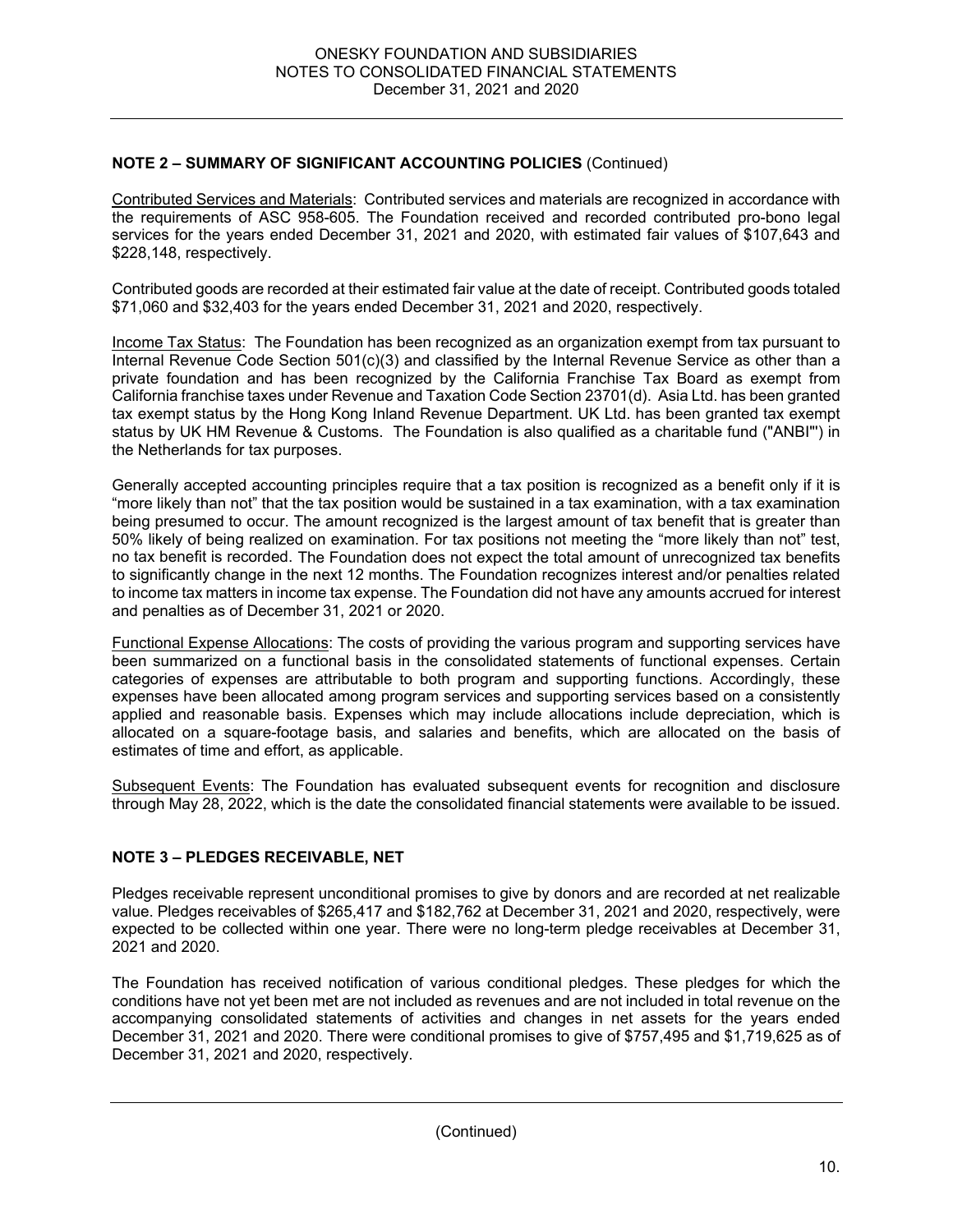## **NOTE 4 – PROPERTY AND EQUIPMENT, NET**

Property and equipment consisted of the following at December 31:

|                                                                      | 2021                                  | 2020                                 |
|----------------------------------------------------------------------|---------------------------------------|--------------------------------------|
| Equipment<br><b>Furniture and fixtures</b><br>Leasehold improvements | 190.371<br>\$<br>311,239<br>2,359,410 | 164.607<br>S<br>302,149<br>2,332,963 |
| Total                                                                | 2,861,020                             | 2,799,719                            |
| Less: accumulated depreciation                                       | (1,083,667)                           | (481,556)                            |
| Property and equipment, net                                          | .777.353                              | 2,318,163                            |

Depreciation expense for the years ended December 31, 2021 and 2020 amounted to \$602,111 and \$374,240, respectively. Assets under construction reflect costs incurred to date in the development of the P. C. Lee OneSky Global Centre for Early Childhood Development. The Centre was completed and put into use in May 2020 and costs reclassified as Leasehold Improvements which will be depreciated over the remaining period of the related property rental lease.

# **NOTE 5 – NET ASSETS WITH DONOR RESTRICTIONS**

Net assets with donor restrictions are restricted for the following purposes or periods at December 31, 2021 and 2020.

|                                          | 2021          | 2020          |
|------------------------------------------|---------------|---------------|
| China Orphanage                          | \$<br>333,683 | \$<br>324,302 |
| China Training                           |               | 9,055         |
| China Village                            | 240,509       | 973,444       |
| COVID fund                               |               | 10            |
| Global Training                          |               | 299,288       |
| Hong Kong Centre                         | 1,193,224     | 1,090,365     |
| Mongolia Program                         | 55,831        | 65,205        |
| Vietnam Program                          | 94,359        | 26,539        |
| Total net assets with donor restrictions | 1.917.606     | 2,788,208     |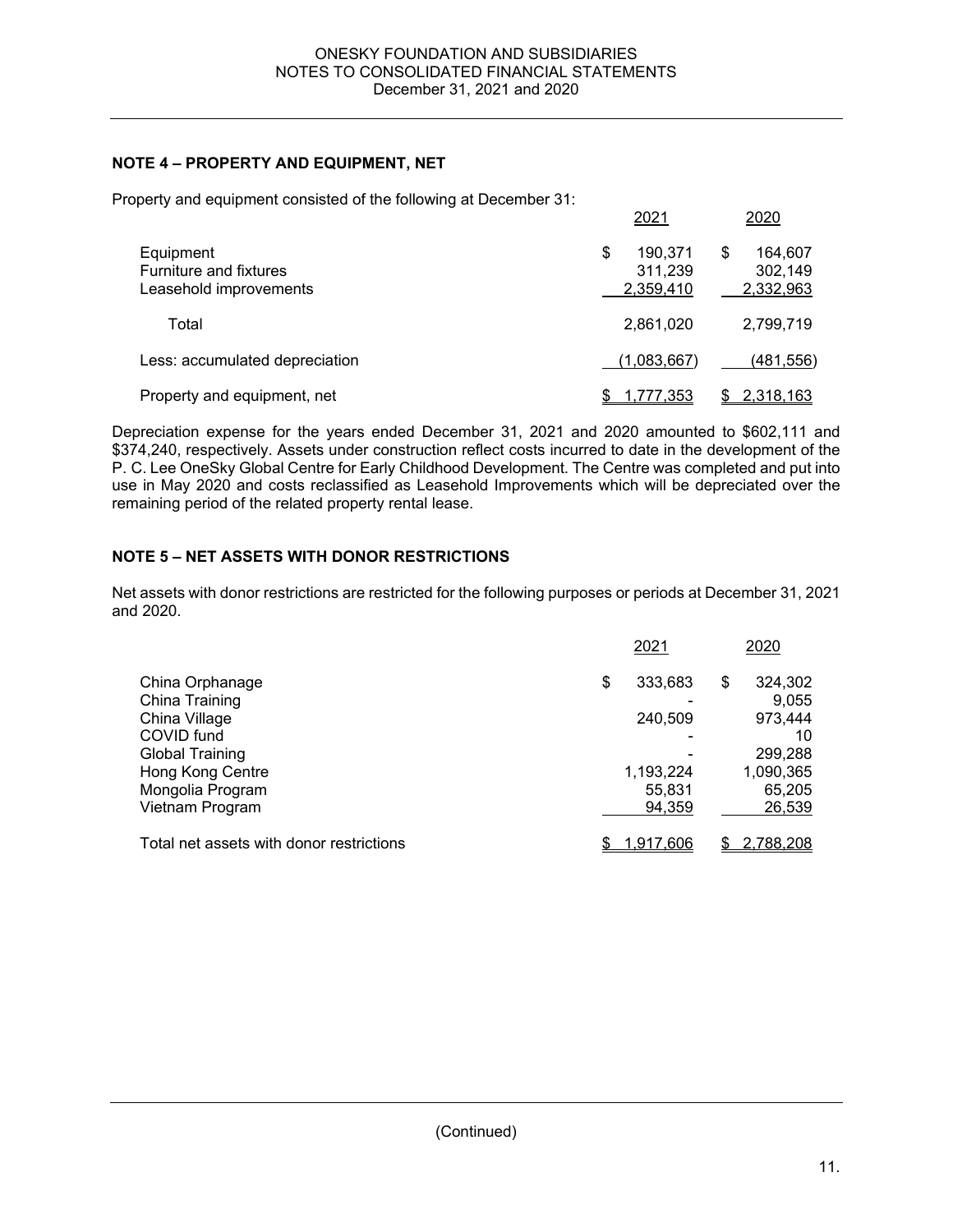## **NOTE 6 – NET ASSETS RELEASED FROM DONOR RESTRICTIONS**

Net assets were released from donor restrictions by incurring expenses aligned with the purpose of the restriction or by the passage of time as follows during the years ended December 31,:

|                                                   | 2021          |   | 2020      |
|---------------------------------------------------|---------------|---|-----------|
| China Orphanage                                   | \$<br>399,151 | S | 748,396   |
| China Training                                    | 664.751       |   | 51,058    |
| China Village                                     | 783,447       |   | 869,717   |
| COVID Fund                                        | 10            |   | 171,592   |
| Hong Kong Centre                                  | 1,539,663     |   | 2,334,913 |
| Mongolia Program                                  | 254,374       |   | 195,443   |
| Global Training                                   | 342,502       |   | 89,645    |
| Vietnam Program                                   | 570,256       |   | 569,558   |
| Total net assets released from donor restrictions | 4.554.154     |   | 5,030,322 |

# **NOTE 7 – COMMITMENTS AND CONTINGENCIES**

Lease Obligation: The Foundation leases office facilities in the United States, an office facility in Beijing, Peoples Republic of China (PRC), and both an office facility and the P. C. Lee OneSky Global Centre for Early Childhood Development in Hong Kong. As of December 31, 2021, the operating leases are set to expire at various dates through October 2024. Rent paid under these leases totaled \$609,501 and \$612,939 for the years ended December 31, 2021 and 2020, respectively.

As of December 31, 2021, the Foundation's future minimum lease payments are as follows:

| <b>Years Ending</b><br>December 31, | Amount                              |
|-------------------------------------|-------------------------------------|
| 2022<br>2023<br>2024                | \$<br>568,520<br>491,973<br>385,604 |
|                                     | 1,446,097                           |

The Foundation also has a non-binding memorandum of understanding (MOU) with the Mongolian Ministry of Education, Culture, Science and Sports. The MOU was effective June 23, 2020 and allows OneSky to use certain government-owned land within the Bayanzurkh District of Ulaanbaatar, Mongolia, at a cost of one U.S. Dollar per year. The agreement currently ends during the year ended December 31, 2026.

Contingencies: The Foundation is subject to legal proceedings and claims which arise in the ordinary course of business. In the opinion of management, the amount of ultimate liability with respect to such actions will not materially affect the financial position or results of operations of the Foundation.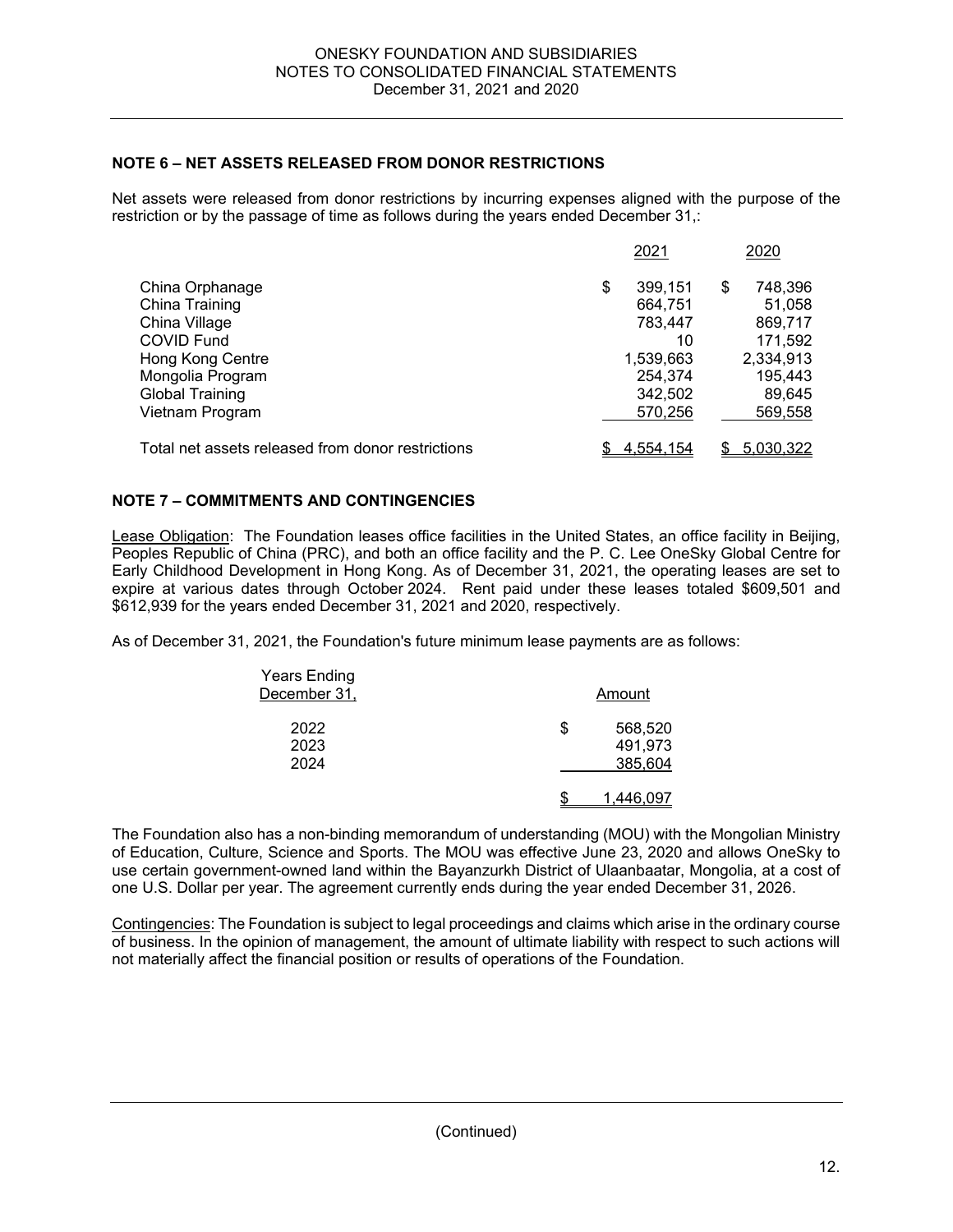# **NOTE 8 – EMPLOYEE BENEFIT PLANS**

In January 1, 2009, the Foundation created a 401(k) plan, covering all employees who meet certain eligibility requirements. Under the 401(k) plan, employees may elect to contribute a certain percent of their eligible compensation to the 401(k) plan, subject to IRS limitations. The Foundation may make matching contributions during the year equal to a discretionary percentage, as determined by the Foundation, of the participant's salary reductions. Employer contributions vest at the rate of 20% per year with full vesting after six years of service with the Foundation. Total contributions made to the retirement plans by the Foundation for the years ended December 31, 2021 and 2020 were \$44,540 and \$51,868, respectively.

# **NOTE 9 – RELATED PARTY TRANSACTIONS**

For the years ended December 31, 2021 and 2020, contribution revenue from members of the Board of Directors of OneSky Foundation or companies or individuals with which the Board of Directors are affiliated totaled \$2,831,661 and \$2,671,950 respectively.

# **NOTE 10 – AFFILIATED ENTITIES**

OneSky Foundation Australia Limited ("Australia Ltd"), an affiliate of the Foundation, was incorporated in Victoria, Australia in May 2009. It has a joint development project with OneSky since 2011. Australia Ltd did not make any contributions to The Foundation during the year ended December 31, 2021. Australia Ltd contributed \$58,065 to the Foundation in the year ended December 31, 2020. On March 26, 2020, members determined the voluntary winding down of Australia Ltd. OneSky Foundation (Canada) Inc. ("Canada"), another affiliate of the Foundation was incorporated in Canada in June 2009. OneSky Foundation (Canada) Inc. contributed \$209,858 and \$202,716 to the Foundation in the years ended December 31, 2021 and 2020, respectively.

# **NOTE 11 – MAJOR CONTRIBUTORS**

The Foundation had four donors whose combined contributions totaled more than 36% and 37% of total contributions for the years ended December 31, 2021 and 2020, respectively.

### **NOTE 12 – COOPERATION AGREEMENTS**

In early 2008, the Foundation entered into a cooperation agreement with the Ministry of Civil Affairs of the PRC (MCA) known as the "Blue Sky Plan." Under this agreement, the Foundation works with the MCA to establish cooperative model centers and to develop relevant care and education programs in each of the provinces in the PRC.

In July 2015, the Foundation entered into the "OneSky Ye-County Project" agreement with the Civil Affairs Bureau of Ye County and the Henan Social Welfare Association in order to fund the Village Program at the Ye-County (of the Henan Province). Under this agreement, the Foundation works with the Chinese partners to establish Family-Skills Program and Early Childhood Development Centers designed to mitigate the damage to children under 6 years old, who are left without nurturing, responsive care during their most critical early years.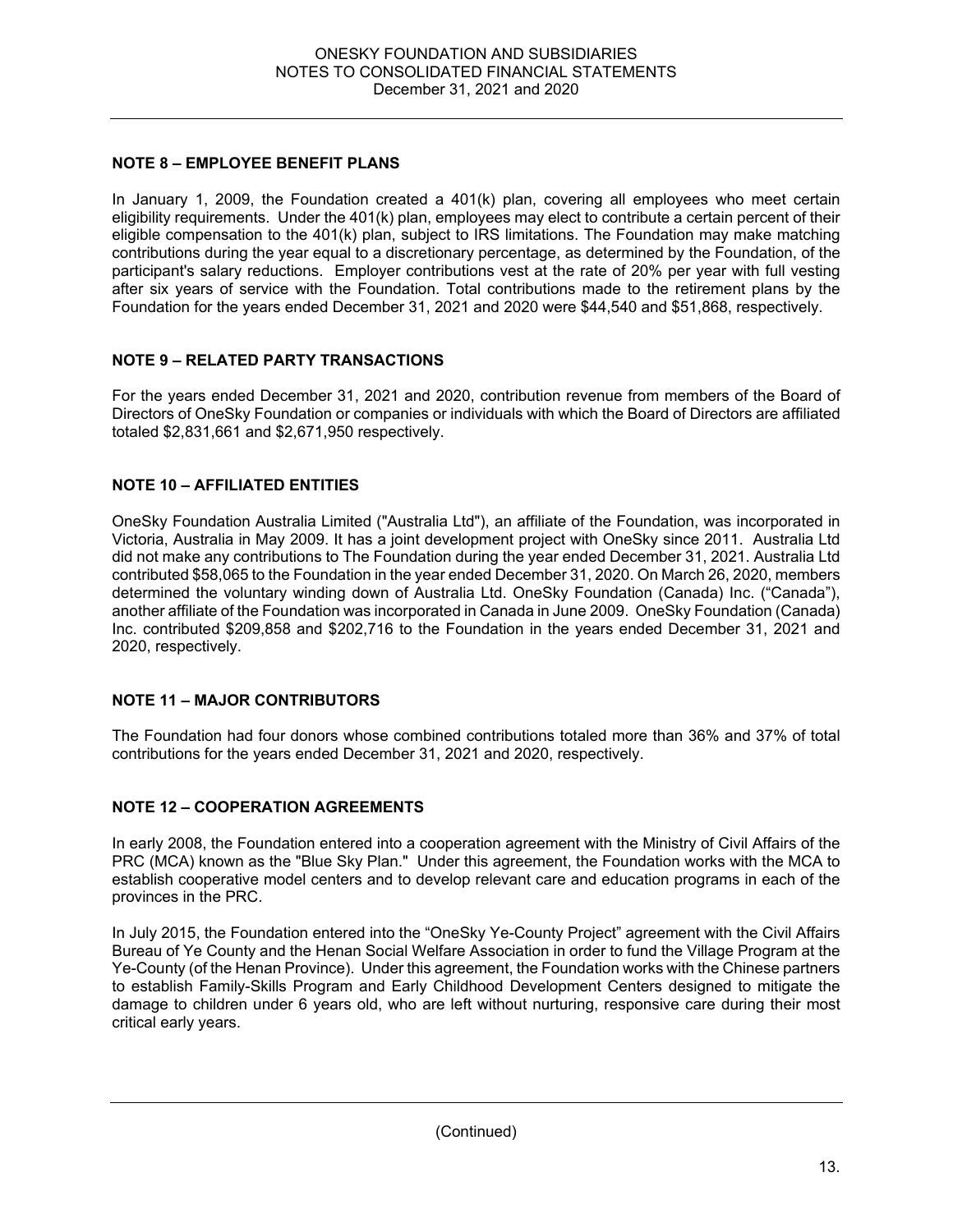# **NOTE 12 – COOPERATION AGREEMENTS** (Continued)

In April 2016, the Foundation entered into an agreement with the Vietnam Department of Education and Training (DOET). The agreement resulted in the construction of the Early Learning Center (ELC), which was developed as part of the Industrial Parks program. This first ELC is located near the Hoa Khanh Industrial Park in Da Nang, Vietnam and upon completion the ownership was fully retained by the DOET.

Under the agreement with DOET, OneSky contributed partial funding for the construction costs of the ELC, provides OneSky employees and services at the ELC, and training to DOET personnel for the purpose of ultimately handing off operational responsibility to the DOET at a future date.

A number of Memorandum of Understanding ("MOU") have been signed with Department of Education and Training (DOET) in Da Nang, Quang Nam and Hai Duong in Vietnam since March 2018. With these MOUs signed, the Foundation can provide home-based care training to caregivers in various districts in these provinces in Vietnam.

In June 2020, the Foundation entered into a non-binding Memorandum of Understanding (MOU) with the Government of Bayanzurkh District and The Ministry of Education, Culture, Science and Sports of Mongolia (MECSS). With this MOU, the Foundation launched the Ger Family Center in September 2020 to provide parenting-skills training and a safe play place for local families in the Bayanzurkh district.

# **NOTE 13 – COOPERATION WITH CHBAF**

Beginning in September 2012, a Chinese fundraising organization called ChunHui Bo'Ai Children's Foundation (CHBAF) was established with objectives similar to those of the Foundation. During the years ended December 31, 2021 and 2020, the Foundation provided support and assistance to CHBAF for the operation of programs supporting disadvantaged children throughout China, to similar standards as programs operated by the Foundation.